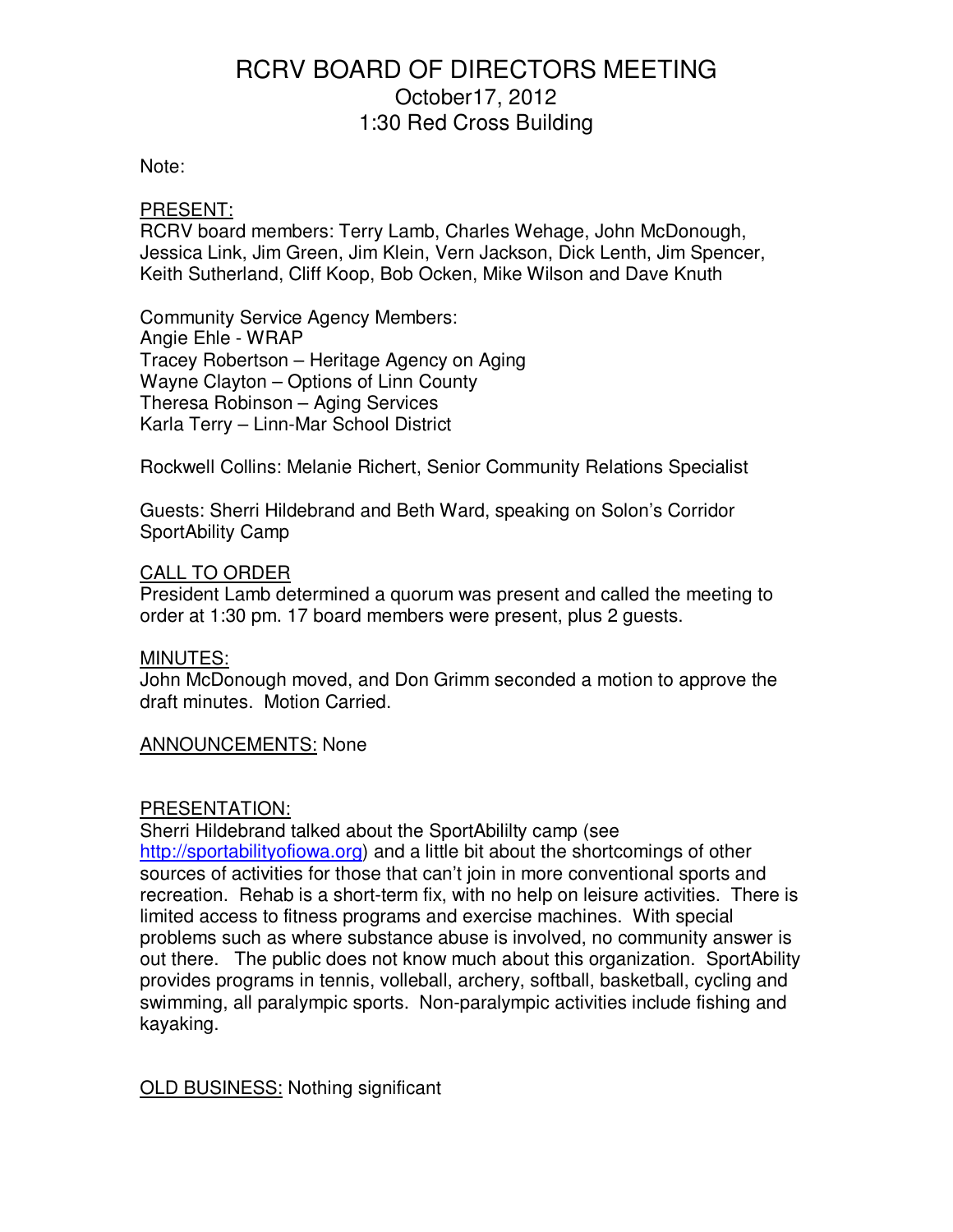#### NEW BUSINESS:

.

The 2012 Annual Meeting will take place on November 14 at the James Manville Red Cross building, 1:30.

ROCKWELL COLLINS REPORT: M. Richert is working on a display banner with the new logos.

## PARTNER AGENCY REPORTS:

Options of Linn County- Wayne Clayton (via email)

The Abilities in Action/Tech Expo was held Oct 3 at KTOS. It went very well. Terry L and I were there. Approximately 150 people visited our table during the morning break and at lunch. We even ran out of WRAP brochures. Many of the visitors were local, others came from cities such as Burlington, Centerville and Dubuque. We received a lot of very favorable comments. Thanks for supporting that conference.

New Horizons has a new staff person who works on developing goals and objectives for the consumers. She'd like to get to know RCRV, so I'll bring her to an upcoming Thursday meeting to introduce her to you.

Thanks for all you do.

RSVP Agency Report – Jessica Link:

Emma Garvin has been hired as the new RSVP/Volunteer Center Coordinator in Jones County. Her first day was October 15. She was previously a Development Manager for the Girl Scouts of Eastern Iowa and Western Illinois. She lives in Monticello, Iowa – Jones County.

Thank you to those who attended the Call to Action breakfast on 9/20 – special thanks to Jim Green for speaking. We had about 50 participants and a lot of interest in the America Reads event.

The RSVP federal grant was submitted on October 16. We will be notified of awards in March 2013. The new grant will be effective on April 1, 2013. Nationally, all RSVPs are implementing changes in compliance with new federal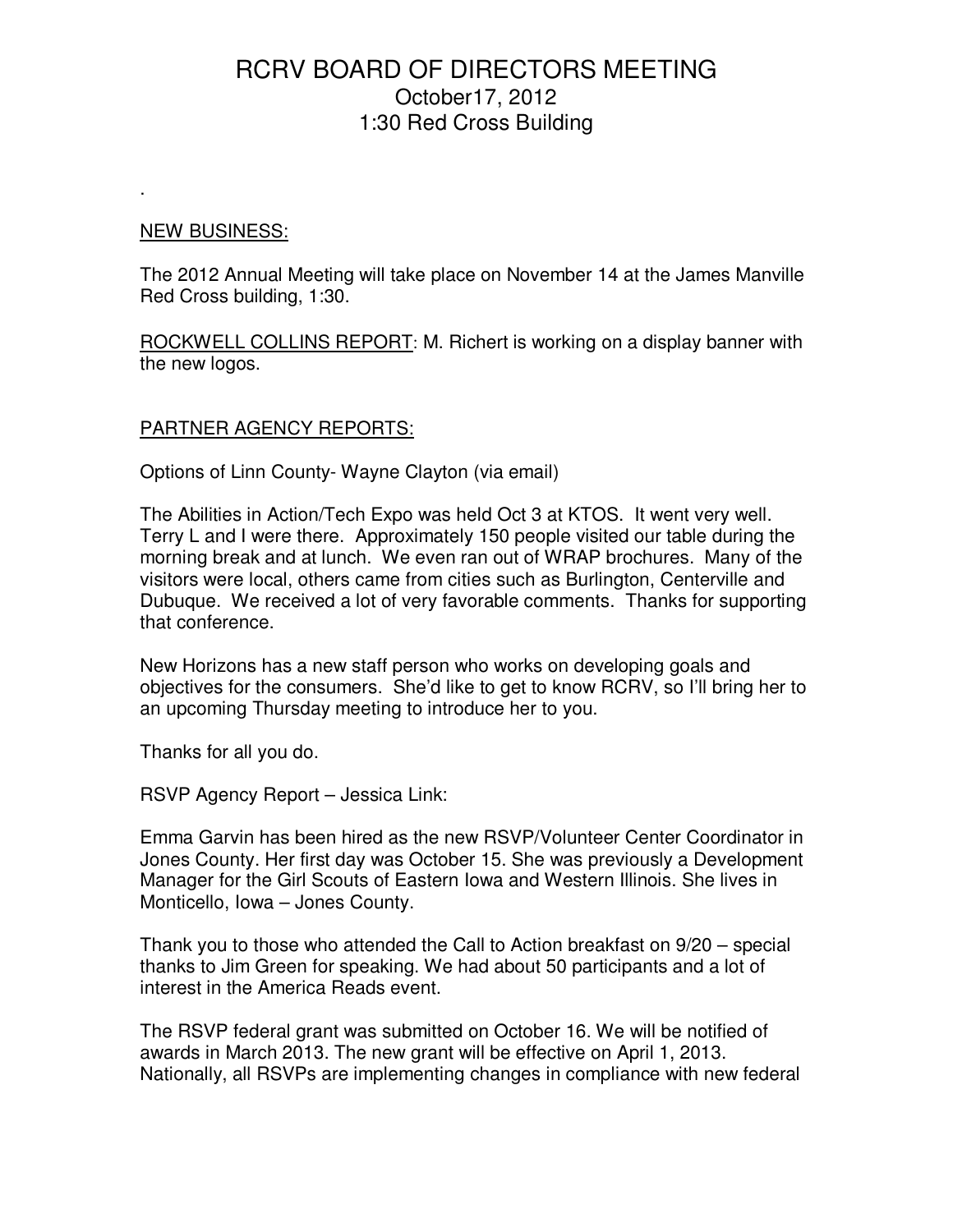grant requirements. More information on these changes will be shared in the future.

In November, RSVP will launch its bi-monthly Community Connections event. The first event will be co-hosted with Horizons Meals On Wheels on November 14. More info to come.

The Iowa Nonprofit Summit conference will be held November 7-8. Jessica will be attending.

A recruitment mailing was sent to 53 RCI retirees on September 19. Another mailing will go out in the coming weeks.

WRAP – Angie Ehle

16 ramps are in queue. So far this year, WRAP, RCRV and Aging Services have completed a combined total of 26 ramp projects.

HERITAGE AGENCY ON AGING: Tracey Robertson

Her agency will be getting a new volunteer coordinator. Also, Tracey is planning to be at an activity on October 26 from 9 to 4 at Xavier

COLLEGE COMMUNITY SCHOOL DISTRICT: - Kathy Waychoff via email

The America Reads program needs volunteers on October 19.

## WHEELCHAIR RAMP ACCESSIBILITY PROGRAM: - Angie Ehle

Twelve ramps are in queue, of which 10 have designers.

WRAP got some great publicity on TV connected with a Habitat build.

#### RCRV COMMITTEE CHAIR REPORTS:

Community Projects: - John McDonough

The 2012 RCRV Insurance seminars have been completed. We presented info to the RCI retirees to over 1400 from all parts of Iowa. Don Grimm, Harlan Hanson, and James Wolfe did a tremendous effort in providing lots of info to attending seniors in need of information on the 2013 RCI insurance program. We had representation from RCI's insurance department at each of our meetings. Extend Health representation canceled out at the last minute due to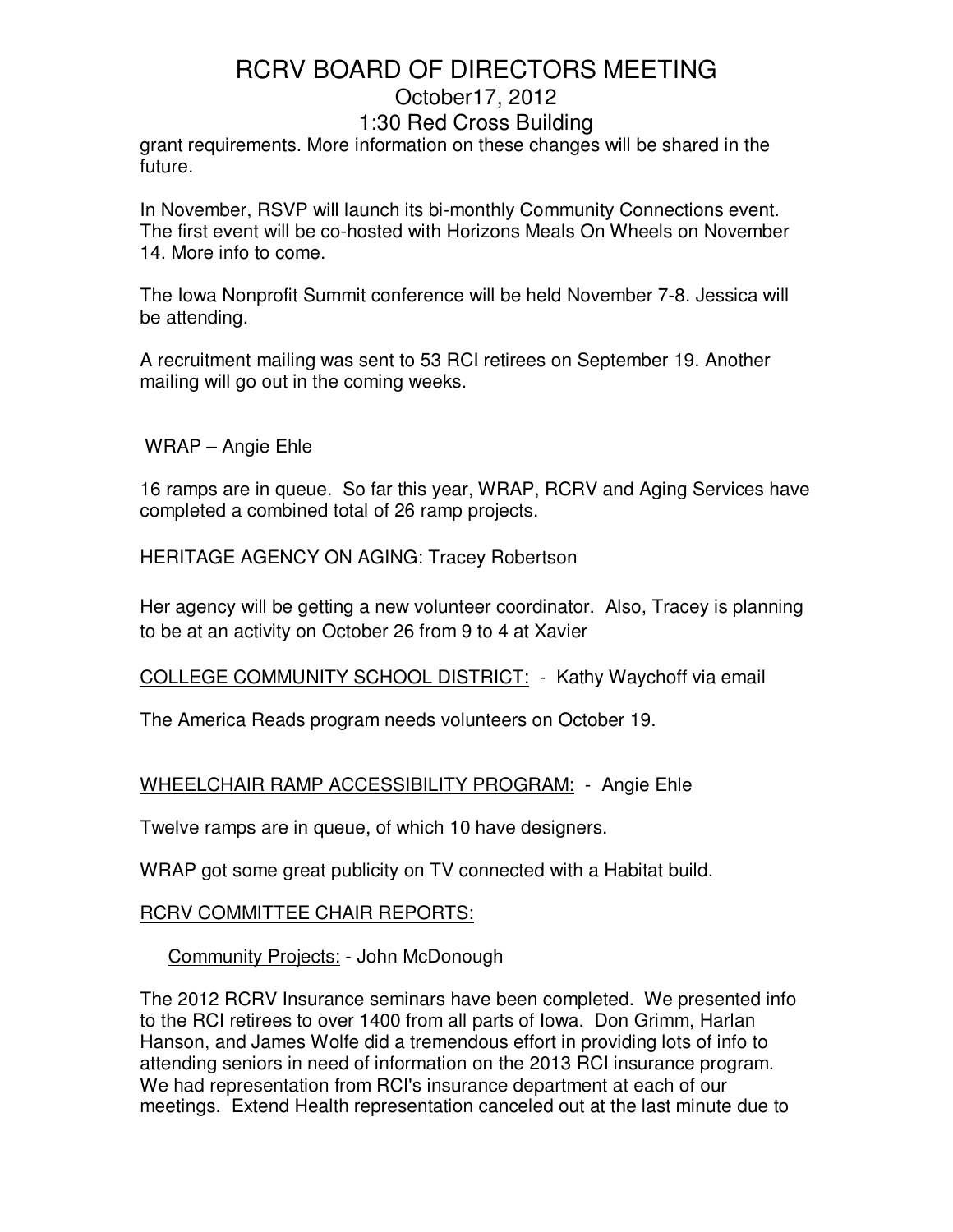sickness. Several drug plans have disappeared and several have now been started so it will pay you to review your drug plan info to make sure that you indeed have the best plan for you. If you need help, get with one of your RCRV SHIIP counselors.

Don Taylor of Habitat for Humanity provided an update to us on the recent move of the Restore facility from Hiawatha to downtown CR. He also put in a plea for more volunteers to assist at the Restore facility as well as to help in the build and repair of local homes.

The new logo gives us a chance to purchase new RCRV shirts. Jim Vacherlon is the point of contact for the purchase of new shirts. We have white and black polo shirts, plus long and short-sleeved denim shirts. Get with Jim to place your order.

Welcome To Medicare seminars have been provided over the summer to folks turning 65 in the area by James Wolfe, Joe Wells, Harlan Hanson and James Wolfe. Over 80,000 Iowans are turning 65 this year and next year. The seminars are done for the immediate future with the Part D enrollment period starting Monday.

WRAP continues to have a queue of around 15. We build a couple of ramps lowering the queue, then get more requests to put us back up. This is indeed an important program to the folks of our locale.

We received a requested from Mary Melcher of the Monticello Schools to speak to 3rd graders about space and the universe. Vern Jackson is handling this request.

Morgan Sedlacek stopped in from VITA to speak about the need for income tax counselors for this program. If you have an interest in doing tax activities for 2012 in early 2013, please contact Morgan at 319-730-1148.

We continue to support the Kiwanis, SCORE, and SHIIP at St Lukes, Mercy Med Center and Heritage Area Agency on Aging via RCRV counselors. We also support St. Lukes Hospice, the diabetic department of St Lukes as well as the Witwer center and then with the RSVP program at UWECI.

Bob Ocken wrote software to handle the scheduling of our clients at St Lukes. We have 3 offices running from 8 till 5 each day from Oct 15 through Dec 7. This amounts to a large scheduling problem; Bob's software alleviates the problems associated with the scheduling process. Good job Bob!

We also had a request to assist with labor needs for the Foundation 2 refurbishing project. If you can help, visit with Stephanie at 319-366-8797.